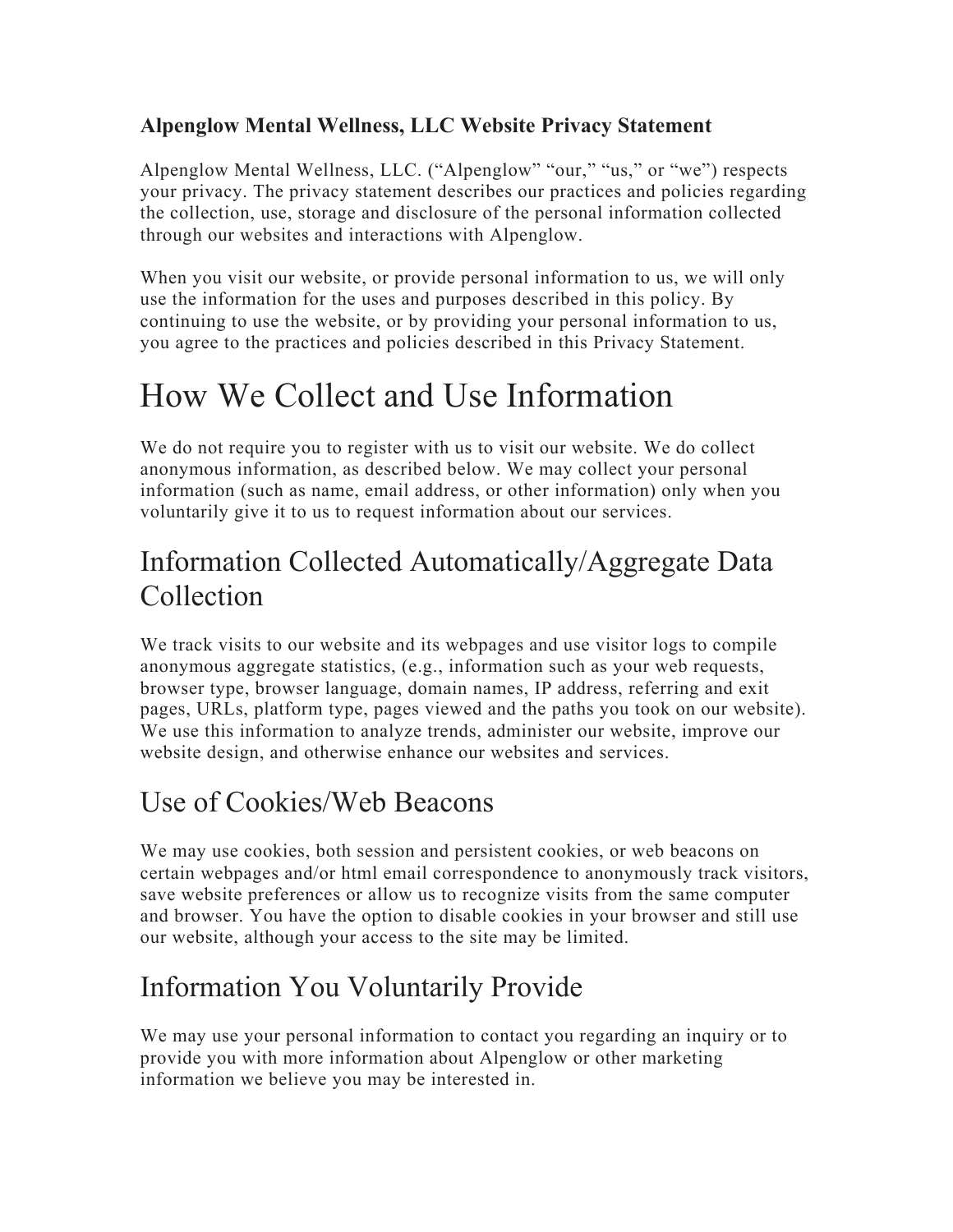#### When You Send Us an Email

If you contact us about our website or services, we may retain the content of your email, your email address and our response to you. We may retain your information for a period of time to resolve disputes, troubleshoot problems or for other valid business or legal reasons.

### How We Share Information

We do not sell or rent your personal information to any other third party. We only share Personal Information with third parties who are bound by terms at least as restrictive as this Privacy Statement and only in the following ways:

**Service Providers** – We share Personal Information with third-party service providers who perform a variety of functions to enable us to provide our services. Namely, this site is powered by Wix and uses all of its embedded technology. These service providers only have access to the Personal Information necessary to perform their functions, only act on our behalf and under our instructions, and may not use it for purposes other than to perform such functions.

**Legal** – We may disclose Personal Information to courts, law enforcement agencies and other government bodies if we suspect that an individual's use of our website or services involves illegal activity or is otherwise inconsistent with any applicable terms and conditions. We may also disclose Personal Information where we believe that doing so would be in accordance with or required by any applicable law, regulation or legal process.

**Business Transfers** – In the event of a reorganization, merger or sale, we may transfer any and all Personal Information we collect to the relevant third party involved in the reorganization, merger or sale, with the consent of data subjects if and as required under applicable privacy laws.

**Other Disclosures** – We may otherwise disclose Personal Information as permitted or required by law, when we believe in good faith it is necessary for safety purposes, to prevent you or others from harm, protect our legal rights, enforce our Terms of Use or any applicable rules, or to protect the rights of others.

### How We Protect Information

We secure information by using reasonable administrative, physical and technical safeguards. We encrypt information transmitted to us using Secure Sockets Layer (SSL/TLS) technology. All information is stored on controlled servers with restricted access. It is important for you to know that, despite using these current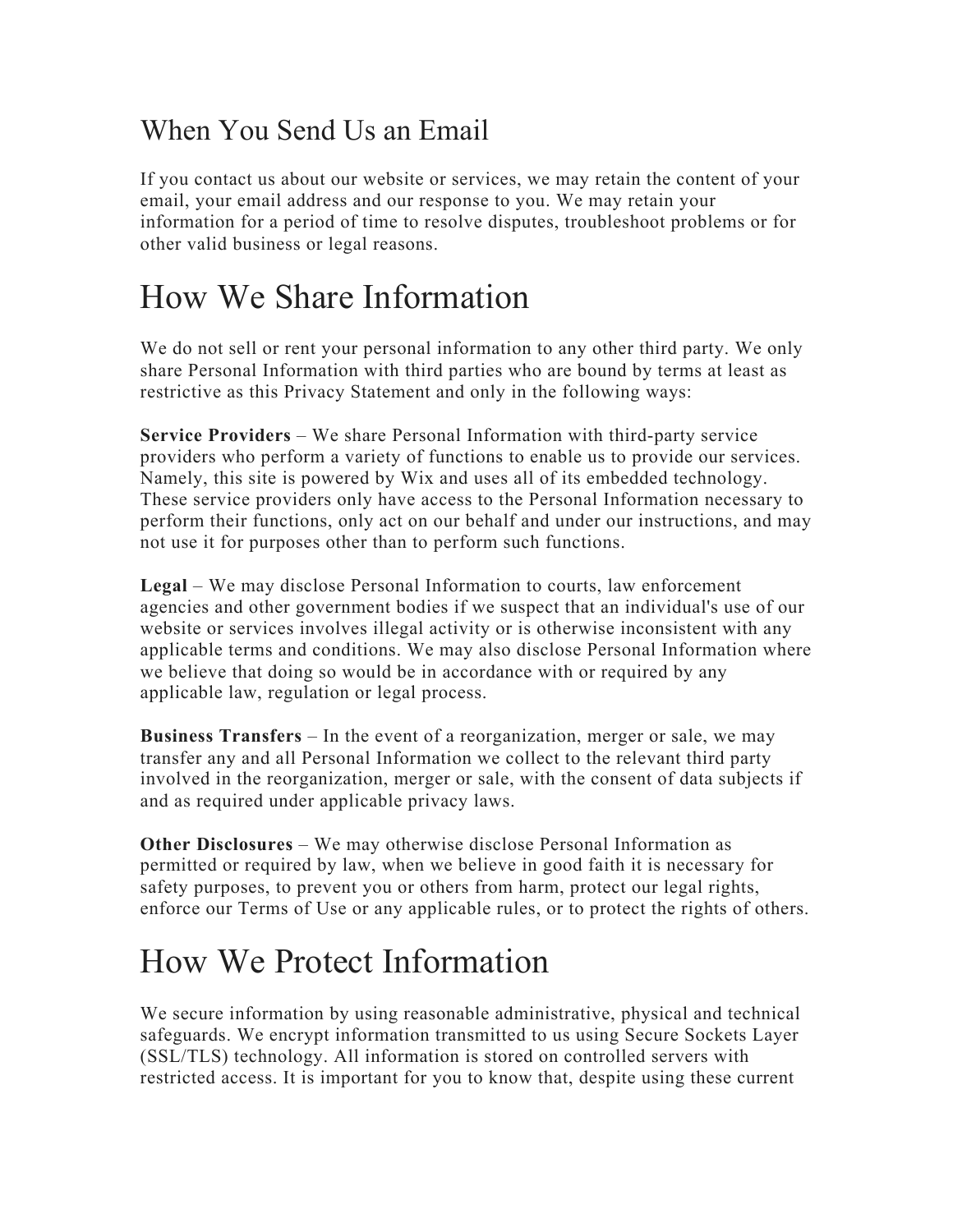technical and industry-recommended practices, it is never possible to fully guarantee against breaches in security.

## How You May Access Information

You may contact us to notify us of any changes to your name, email address or marketing preferences. If you have provided us with your personal information and would like access to or be able to review the information, you may submit a request to us by sending an email to infor@alpenglowmw.com.

## Children

Our website is directed toward adults and Alpenglow does not knowingly collect information or offer services to children under the age of eighteen (18).

## Third-Party Services

When you visit our website, Alpenglow may use the following third-party analytics services to help us analyze, monitor, and improve our website and services:

• Google Analytics – http://www.google.com/policies/privacy/

Alpenglow does not provide any personally identifiable information to these thirdparty services.

## Links to other sites

Our website may contain links to external sites or services. Alpenglow does not maintain these sites and is not responsible for the privacy practices of sites or services it does not operate. You should consult the respective privacy policies posted on these sites.

# Updates

We may revise this Privacy Statement from time to time. Changes to this Privacy Statement become effective when the revisions are posted on the website. We encourage you to periodically review this Privacy Statement to stay informed about how we collect, use, and share personal information.